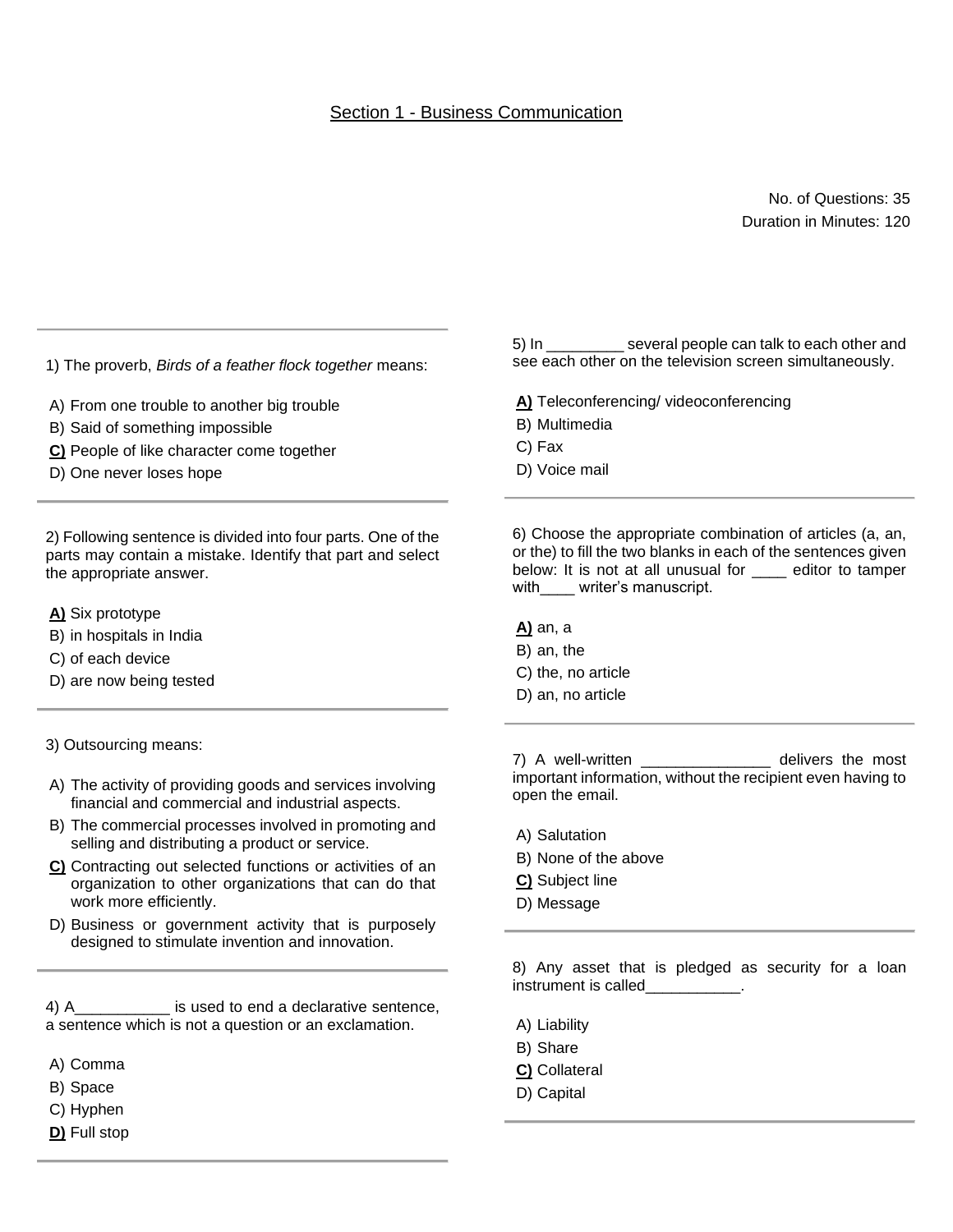| Antonym<br>9)<br>Give<br>word:<br>for<br>the<br>an                                                                                                                            | C) Laboratory report                                                                                     |
|-------------------------------------------------------------------------------------------------------------------------------------------------------------------------------|----------------------------------------------------------------------------------------------------------|
| Audacity                                                                                                                                                                      | D) Trouble report                                                                                        |
| A) Affectionate<br>B) Lavish                                                                                                                                                  | 15) The idiom: Crocodile tear means:                                                                     |
| C) Bravado                                                                                                                                                                    |                                                                                                          |
| D) Cowardice                                                                                                                                                                  | A) a narrow escape from mishap                                                                           |
|                                                                                                                                                                               | B) jealously                                                                                             |
|                                                                                                                                                                               | C) without emotion                                                                                       |
| 10) Answering the letters promptly, apologizing for any<br>omissions or thanking generously for a favour are the few<br>examples of _____________ principle in communication. | D) pretended sorrow<br>16) When words are used in communication, either                                  |
|                                                                                                                                                                               | spoken or written, this kind of communication is known as:                                               |
| A) Completeness<br><b>B)</b> Courtesy                                                                                                                                         |                                                                                                          |
| C) Correctness                                                                                                                                                                | A) Downward communication                                                                                |
| D) Clarity                                                                                                                                                                    | B) Upward communication                                                                                  |
|                                                                                                                                                                               | C) Non-verbal communication                                                                              |
|                                                                                                                                                                               | D) Verbal communication                                                                                  |
| 11) Noise is a ________________ barrier to communication.                                                                                                                     |                                                                                                          |
| A) Physical<br>B) Socio-Psychological                                                                                                                                         | 17) The receiver's response (or non- response) to a<br>message is called:                                |
| C) Semantic                                                                                                                                                                   |                                                                                                          |
| D) None of the above                                                                                                                                                          | A) Channel                                                                                               |
|                                                                                                                                                                               | B) Message                                                                                               |
|                                                                                                                                                                               | C) Feedback                                                                                              |
| 12) Always start writing your email with a _________.                                                                                                                         | D) Input                                                                                                 |
| A) Closing remarks                                                                                                                                                            |                                                                                                          |
| <b>B)</b> Greeting                                                                                                                                                            |                                                                                                          |
| C) Purpose                                                                                                                                                                    |                                                                                                          |
| D) Question                                                                                                                                                                   | 18) The Communication within the organisation is known                                                   |
|                                                                                                                                                                               | $\mathsf{as}$ .                                                                                          |
| Give<br>Synonym<br>13)<br>for<br>the<br>word:                                                                                                                                 | A) Internal communication                                                                                |
|                                                                                                                                                                               | B) Informal communication                                                                                |
| Idiosyncrasy                                                                                                                                                                  | C) External communication                                                                                |
| A) Affectionate                                                                                                                                                               | D) Verbal communication                                                                                  |
| B) Tormenting                                                                                                                                                                 |                                                                                                          |
| C) Preposterous                                                                                                                                                               |                                                                                                          |
| D) Eccentricity                                                                                                                                                               | 19) In MIS system design, the sources of information may<br>be categorized as __________ and __________. |
|                                                                                                                                                                               | A) constructive, destructive                                                                             |
| 14) Which of these reports contains information of a                                                                                                                          | <b>B)</b> internal, external                                                                             |
| routine nature?                                                                                                                                                               | C) personal, organizational                                                                              |
| A) Progress report                                                                                                                                                            | D) useful, unuseful                                                                                      |
| <b>B)</b> Periodic report                                                                                                                                                     |                                                                                                          |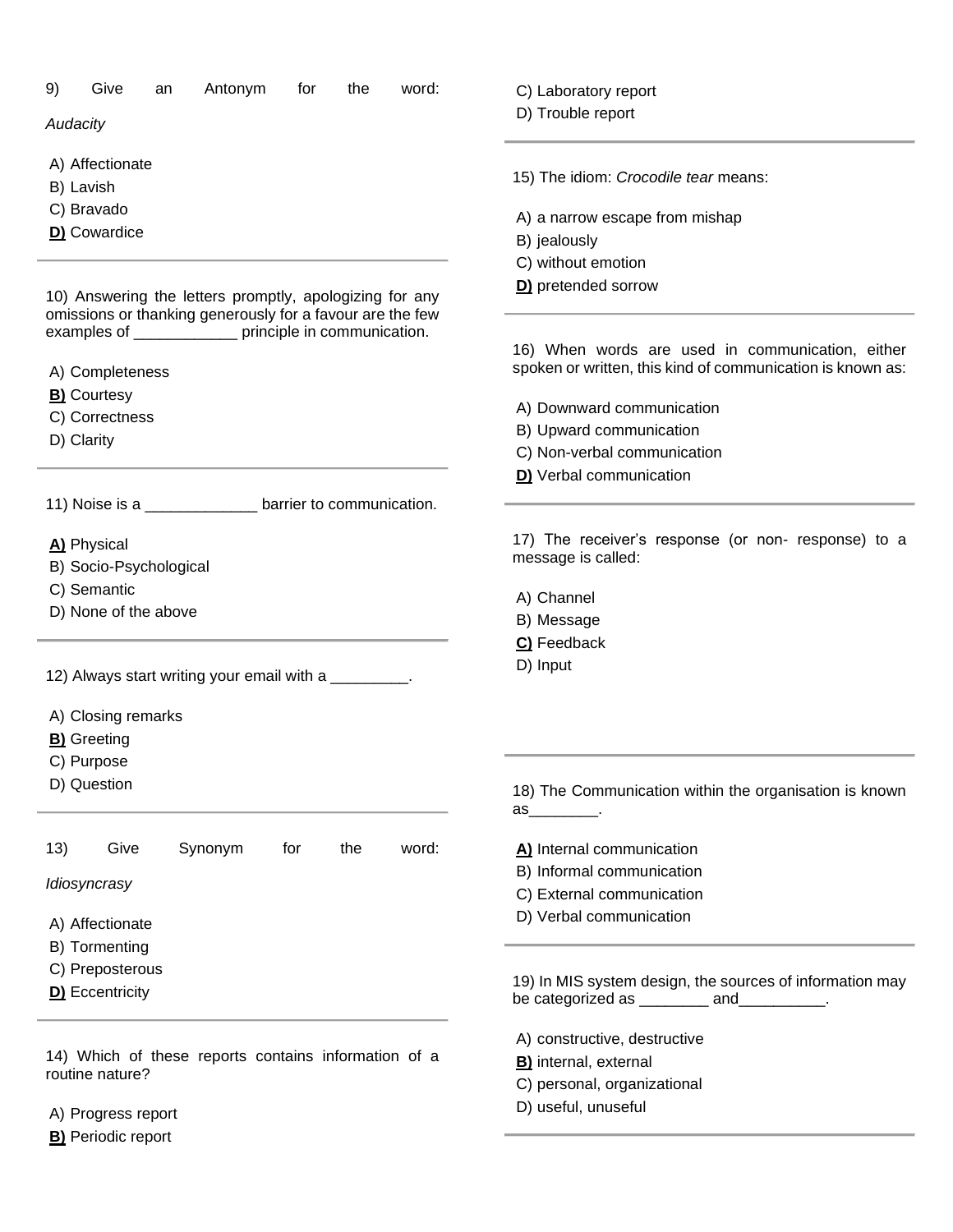20) The channel of communication which is mostly associated with gossip and rumours, is called:

- A) Upward communication
- B) Formal communication
- **C)** Grapevine
- D) Social gatherings

21) The original amount that is borrowed or the outstanding balance to be repaid less interest is called called

- A) Dividend
- **B)** Principal
- C) Simple interest
- D) Instalment

22) Before sending any written communication, one should take a moment to review for spelling, grammar, and punctuation mistakes. This practice is called:

- A) Courtesy
- B) Over-communication
- C) Checking the tone
- **D)** Proof reading

23) Which of the following protocol is used by the web?

- A) HTPH
- B) HPPT
- **C)** HTTP
- D) HTPT

24) 'A single controlling authority is involved in a vertical type communication and people are communicating with a central figure or person. This central figure or person radiates instructions and orders to several of his employees who are working under him.' This type of network is called :

**A)** Wheel & spoke network

- B) Vertical network
- C) Circuit network
- D) Chain network

25) Pick the most effective word from the given words to fill in the blank to make sure the sentence is meaningfully complete.

The proud king turned a deaf ear to the \_\_\_\_\_ of wise counsellors.

- A) Advise
- B) Advice
- **C)** Advices
- D) Advises

26) Communication word is derived from the Latin  $word$ .

- A) Communicare
- B) Communion
- C) Cosmos
- **D)** Communis

27) Which one of the following is the odd word out?

- A) Gorgeous
- B) Elegant
- C) Exquisite
- **D)** Hideous

28) The phrase *vox populi* means:

**A)** the voice of the people is voice of god

- B) an oral examination
- C) word for word
- D) conversely

| 29) | Use | single | word | for: |
|-----|-----|--------|------|------|
|     |     |        |      |      |

*Deliberate killing of whole community or race.*

- A) Hangar
- **B)** Genocide
- C) Atheist
- D) Flora

30) Given below is a paragraph where the sentences are not in order. Choose the correct order in which the sentences can be rearranged to form a coherent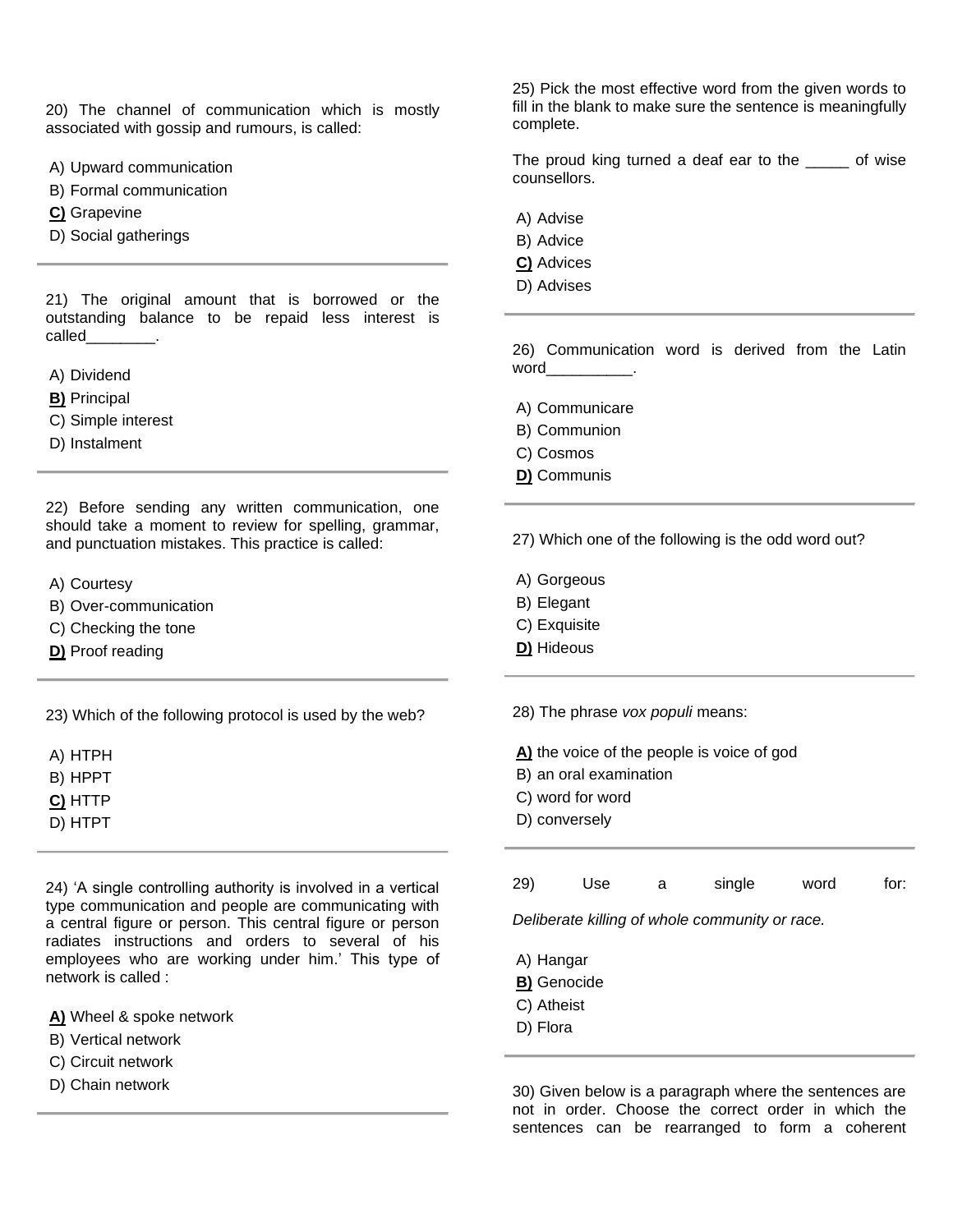#### paragraph.

(i) Columbus called these people Indians because he thought that he had reached India (ii) And, of course, most scholars agree that America was discovered many years ago by Asians who crossed the narrow Bering strait to Alaska (iii) Few lands have been discovered as often as America (iv) They then spread south and east across North America and further southward to Central America and beyond

(v) According to various claims, voyages to the New World had been made by the Phoenicians, Irish, Vikings, Welsh and Chinese long before Christopher Columbus reached the Caribbean in 1942.

The correct order in which the above sentences can be organised to form a paragraph is:

A)  $(v)$ ,  $(ii)$ ,  $(iv)$ ,  $(iii)$ ,  $(i)$ B) (iii), (v), (ii), (iv), (i) **C)** (iii), (v), (i), (ii), (iv) D) (v), (iv), (iii), (ii), (i)

Read the following passage and answer the questions:

India loses grain crops worth crores of rupees every year because of pests. In fact, the increased food production made possible by modern technology and agricultural research would become more evident if farmer is able to effectively combat the various pests and insects that destroy crops. While some of the crops are destroyed after harvesting, a large quantity of grains is destroyed in the fields. True that Indian farmer today is better able to combat these destroyers of grains, for he made available to him better storing facilities for the harvested crops, and modern chemical aid like insecticides with which he may spray the growing crops in his fields. But, one has to remember that not all insects are harmful. The common earthworms, for instance, is a friend of man, because it works like a dustman by breaking up the dead leaves and wood from plants and mixes them with the soil, thus making the soil richer. Therefore, when a farmer sprays his field with chemicals that kills insects, he destroys his friends with his enemies.

31) After harvesting what the farmer needs is:

- A) A good supply of seeds
- **B)** A safe place for storage
- C) A lot of chemical fertilizers
- D) Ability to combat the weather

32) A large part of the increased food production is lost because of:

- A) The lack of irrigation facilities
- B) The inadequate rainfall in the country
- C) Bad eating habits of the people
- **D)** The destruction caused by the harmful insects

33) The common earthworm:

- A) Breaks up the leaves on the crop
- B) Is the greatest destroyer of crops
- C) Reduces the grain to dust
- **D)** Makes the soil more rich

34) The function of the insecticide is:

- **A)** To protect the growing crop
- B) To harvest the growing crop
- C) To nourish the growing crop
- D) To store the harvested crop

35) When the farmer sprays his field with chemical that kills insects:

- A) He decreases his food productions
- **B)** He kills good as well as bad insects
- C) He spoils his growing crop
- D) He fertilizers the soil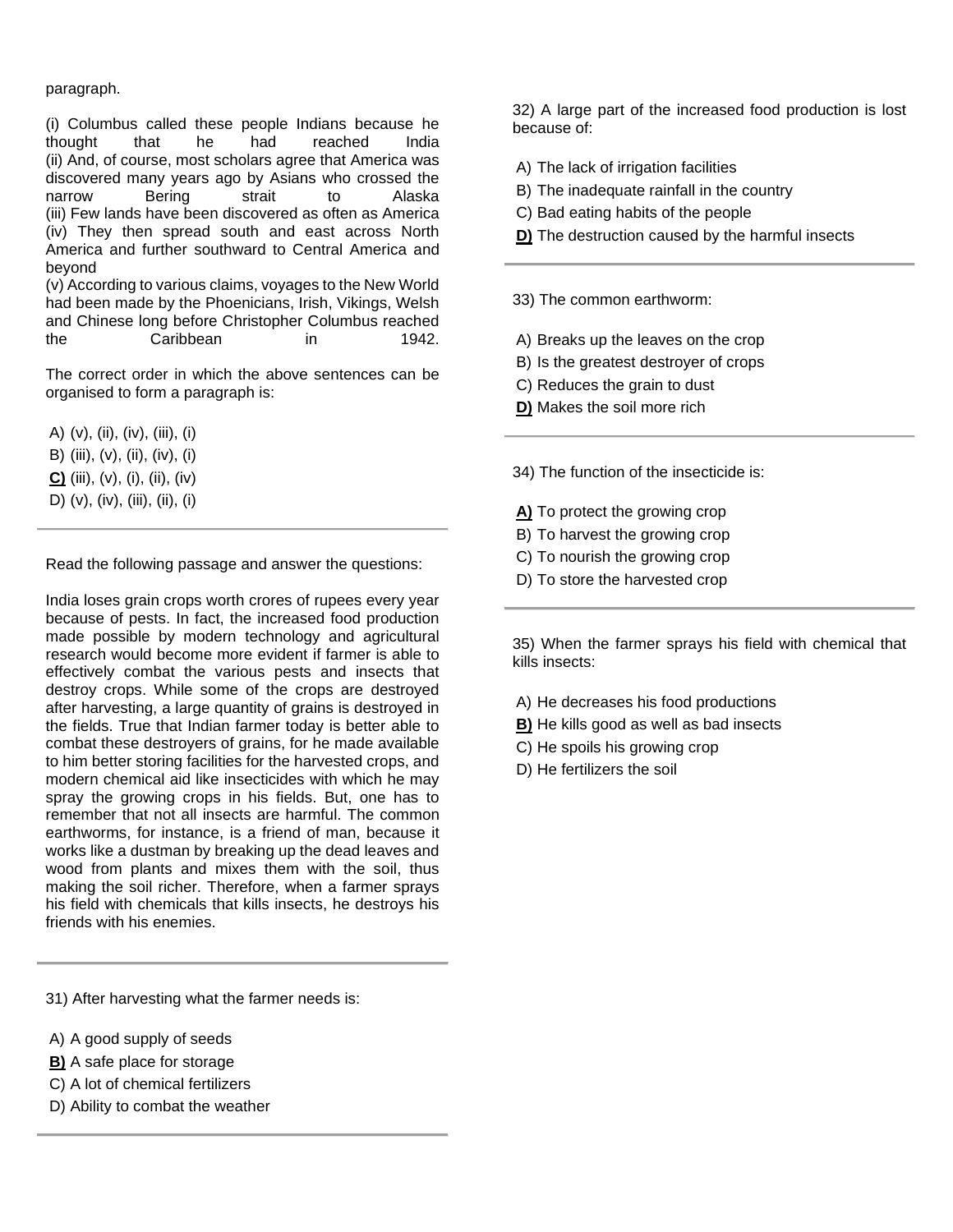## Section 2 - Legal Aptitude and Logical Reasoning

No. of Questions: 35 Duration in Minutes: 120

36) From the graph below, which would be the most suitable inference?



- A) No trend is obvious
- **B)** Population is increasing
- C) Population is decreasing
- D) Population growth is stable

37) Consider the following statements:

i. Parliament of India consists of two Houses— Lok Sabha and Rajya Sabha ii. Parliament of India consists of the President and Lok Sabha

iii. Parliament of India consists of the President and two Houses—the Lok Sabha and Rajya Sabha iv. Parliament of India consists of the Speaker of the Lok Sabha and Rajya Sabha and Lok Sabha

Which of the statements given above is/are correct?

**A)** (iii) only

- B) (ii) & (iv) only
- C) (i) & (ii) only
- D) (iv) only

38) A and B are young ones of C. If C is the father of A, but B is not the son of C. How are B and C related

**A)** Daughter and Father B) None of these

C) Newphew and Uncle

D) Niece and Uncle

39) Direction: The following question comprises of one or more statements. Answer the questions on the basis of the given statement(s). Accept the factual assumptions required by the question, even if you believe that the statement is is false.

Statements:

- I. Cheese is bad for people with high-cholesterol.
- II. Sumeet does not eat cheese.

Assuming that (I) and (II) are true, which of the following statement follows?

- A) None of the above
- **B)** People with high-Cholesterol do not eat cheese
- C) Sumeet has high-cholesterol
- D) Cheese is bad for Sumeet

40) Which of the following are the functions of the Institute of Company Secretaries of India?

- A) Conduct of elections to the Council of the Institute
- B) Regulation of Training of the Students
- C) Examination of the Student
- **D)** All of the above

41) 280 oranges are divided among some boys and girls whose total number is 50 so that each boy gets 5 oranges and each girl get 7 oranges. The number of girls is

- **A)** 15
- B) 35
- C) 30
- D) 20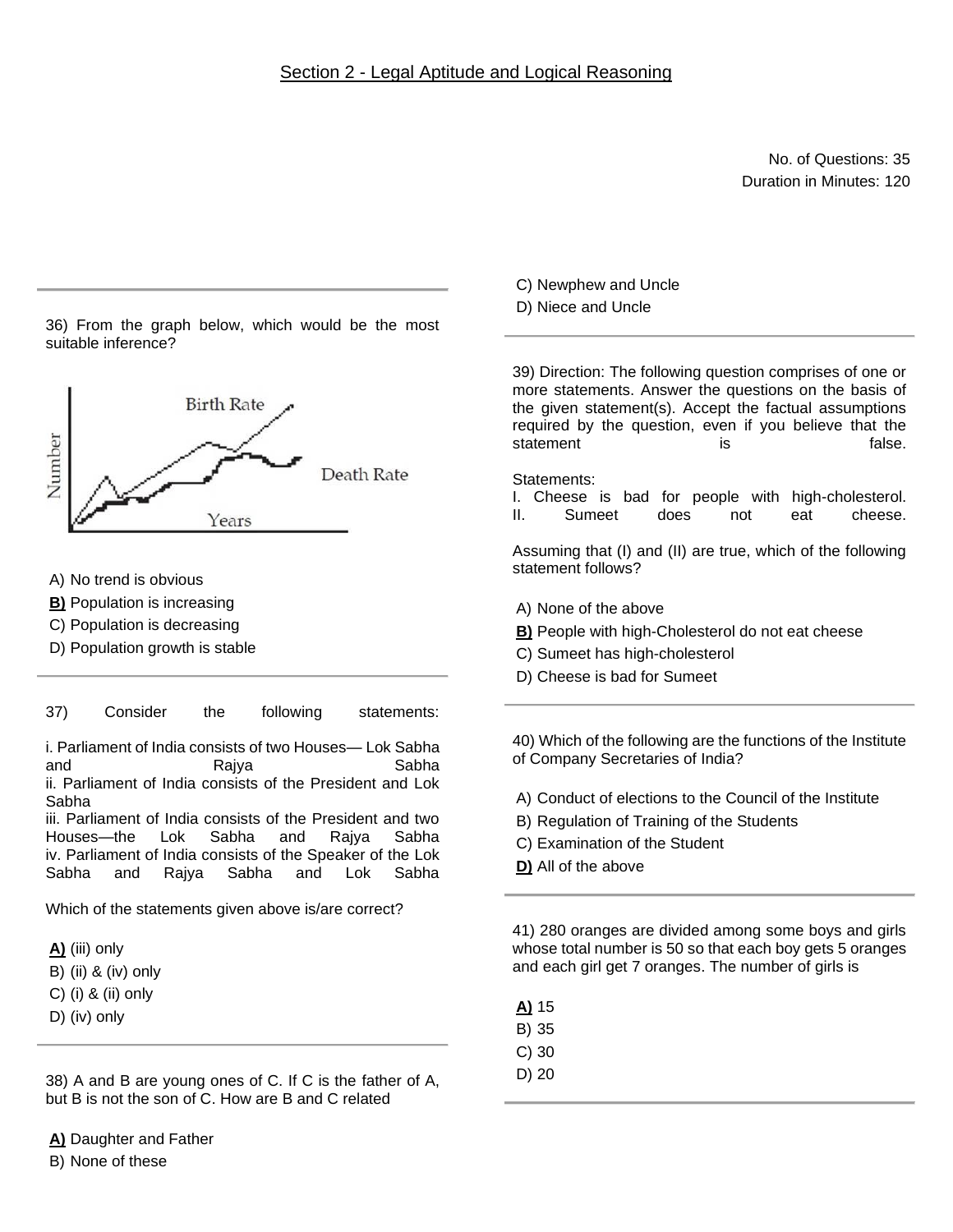42) According to the Constitution of India, all citizens shall have the right to practise any profession, or to carry on any occupation, trade or business is a-

- A) Statutory Duties
- B) Fundamental Duties
- C) Voluntary Duties
- **D)** Fundamental Rights

43) Judges of the Supreme Court of India retire at age of-

- A) Seventy
- B) Sixty
- C) Sixty Two
- **D)** Sixty Five

44) Today is Monday. After 61 days, it will be

- **A)** Saturday
- B) Thursday
- C) Tuesday
- D) Wednesday

45) Minimum number of directors require for Private Limited Company under the Companies Act, 2013

A) Three

- B) Seven
- **C)** Two
- D) One

46) Consider the following statements:

i. Preamble of the Constitution of India states that we, the people of India, having solemnly resolved to constitute India into a Sovereign Democratic Republic ii. Preamble of the Constitution of India states that we, the people of India, having solemnly resolved to constitute India into a Socialist Democratic Republic iii. Preamble of the Constitution of India states that we, the people of India, having solemnly resolved to constitute India into a Sovereign Socialist Secular Democratic **Republic** 

iv. Preamble of the Constitution of India states that we, the people of India, having solemnly resolved to constitute India into a Democratic Republic.

Which of the statements given above is/are correct?

A) (i) & (ii) only **B)** (iii) only C) (iv) only D) (ii) & (iv) only

47) Event (A): Company X is opening an office in city Y for marketing the company's products.

Event (B): Company X has chalked out an expansion plan, involving raising production capacity at its existing plants.

- A) If 'A' is the effect and 'B' is its immediate and principle cause.
- **B)** If 'A' is the effect but 'B' is not its immediate and principle cause.
- C) If 'B' is the effect and 'A' is its immediate and principle cause.
- D) If 'B' is the effect but 'A' is not its immediate and principle cause.

48) According to the Constitution of India, who is/are empowered to issue Writ?

- A) Governor of the State
- B) Prime Minister
- **C)** Supreme Court of India
- D) President of India

49) Law of torts deals with

- A) Negligence
- B) Trespass
- **C)** All of the above
- D) Defamation

50) At what time between 7 o'clock and 8 o'clock, will the hands of a clock be together?

**A)** 38(2/11) minutes past 7 o' clock

- B) 32(1/11) minutes before 8 o' clock
- C) 35(7/11) minutes past 8 o' clock
- D) 33(5/12) minutes past 7 o' clock

51) Moon: Satellite:: Earth : ?

A) Asteroid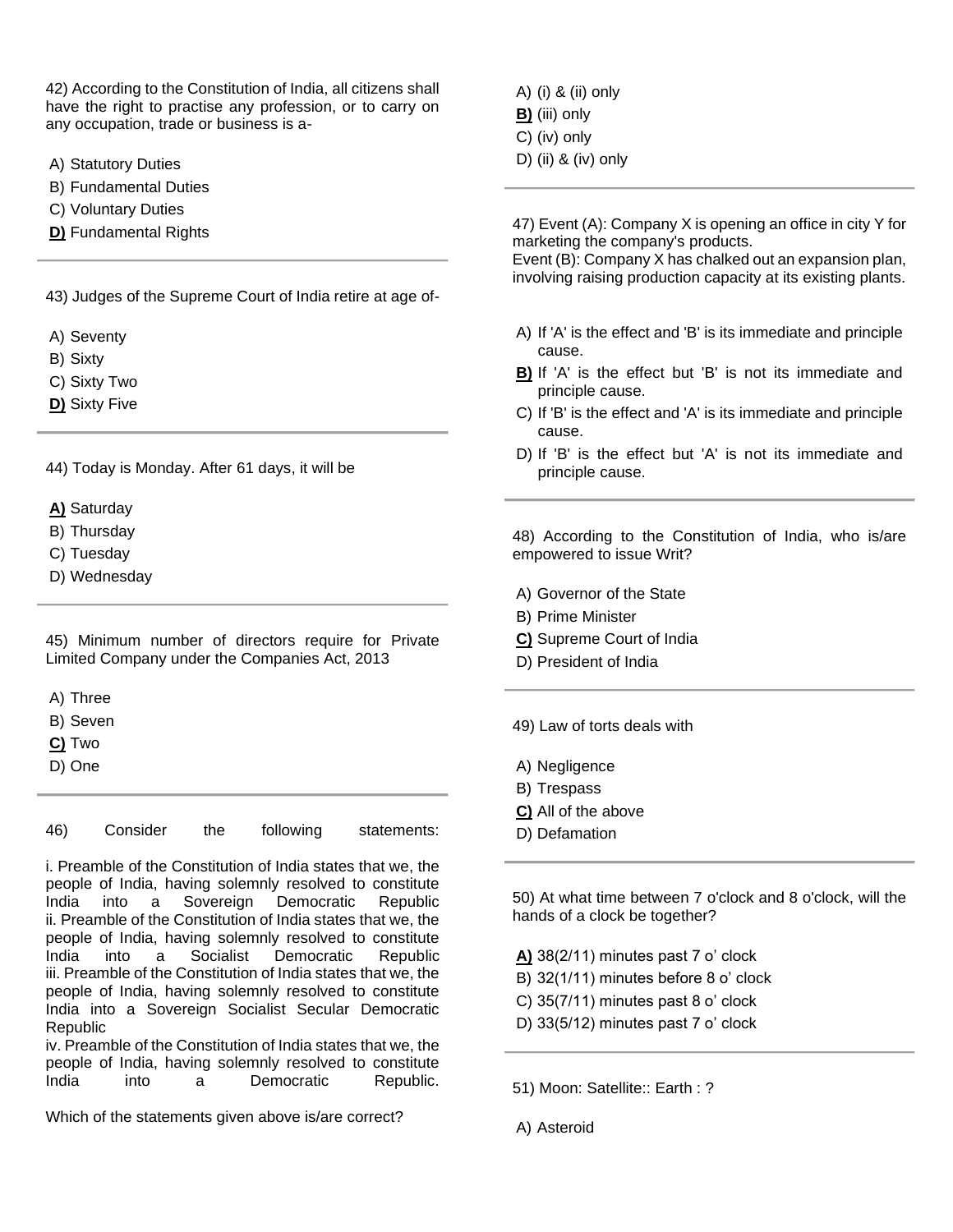#### B) Sun

- **C)** Planet
- D) Solar System

#### 52) Which of the following is/are "Mission" of ICSI?

- **A)** to develop high calibre professionals facilitating good Corporate Governance
- B) Creating Brand ICSI
- C) All of the above
- D) to develop globalisation of professions of Company **Secretaries**

| 53)                         | Arrange                    | in | a | Meaningful | Sequence     |
|-----------------------------|----------------------------|----|---|------------|--------------|
| 1.<br>2.Death<br>3. Funeral | 4.Marriage<br>5. Education |    |   |            | <b>Birth</b> |
|                             | A) 1,3,4,5,2               |    |   |            |              |
|                             | $B)$ 1,5,4,2,3             |    |   |            |              |
|                             | $C)$ 4,5,3,1,2             |    |   |            |              |
|                             | $D)$ 2, 3, 4, 5, 1         |    |   |            |              |

54) ASSERTION (A): The British established and developed Indian Railways.

REASON (R): The British were keenly interested in India's economic development.

- A) Both A and R are true but R is not the correct explanation of A.
- **B)** A is true but R is false.
- C) Both A and R are true and R is the correct explanation of A.
- D) A is false but R is true.

55) Which type of company newly incorporated in Companies Act, 2013?

- A) Private Company
- B) Nidhi Company
- **C)** One Person Company

### D) Government Company

56) How many pairs of letters are there in the word 'NURSING" which have as many letters between them as in the alphabet?

- A) Three
- B) One
- **C)** Five
- D) Six

57) Study the following digit-letter-symbol sequence carefully and answer the questions given below: R \* T J L 2 \$ D = M # 8 C % B < K 1 & A W ? P E + Q @ 7 F 6

Which of the following is sixth to the left of eighteenth element from the left?

A) % B) 1 **C)** 8 D) C

58) Tort is a

- A) None of the above
- B) Civil as well as criminal wrong
- C) Criminal wrong
- **D)** Civil wrong

59) Read the following passage and answer the question given below:

Aristotle's attitude to law and equity was not simply theoritical fiction. There is evidence that in both shaped legal practice and, even more clearly, built, on an already developed and developing tradition of Athenian legal thought. We have of course, almost no records of the actual outcomes of jury trials, and no record at all of the deliberation, as each juror cast a separate vote after hearing the various arguments, apparently without much mutual consultation. We are however, have many examples of persuasive speeches delivered to juries. And because the orator's reputation rested on his ability to persuade a jury of average citizens, chosen by lot, we can rely on these speeches for evidence of widespread popular beliefs about legal and ethical concepts. These speeches show the orators relying on a concept of law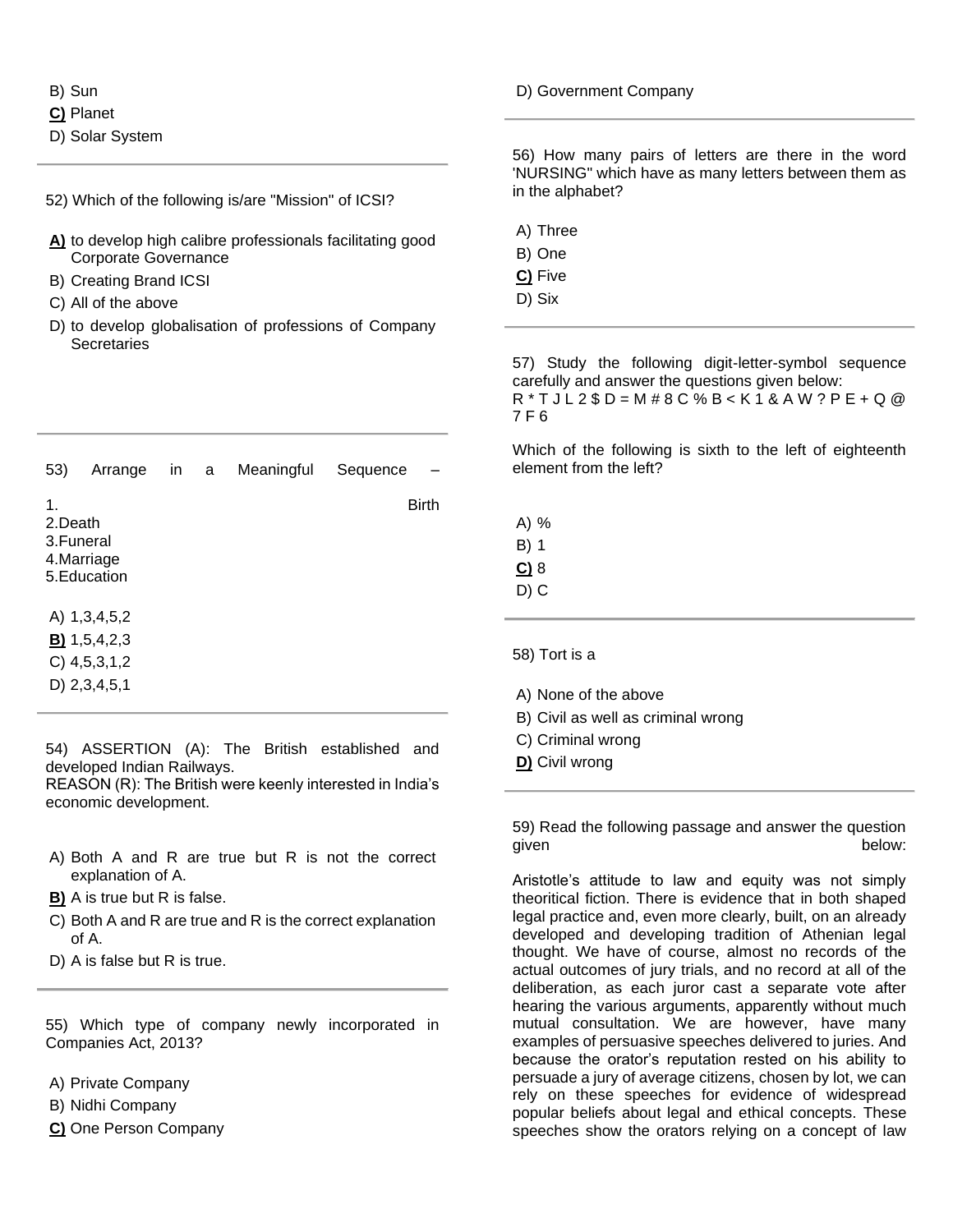and even of justice that is very much like the one that Aristotle renders explicit and systematic. Thus, litigants frequently call for justice tailored to the circumstances of their own case and they frequently use the expression ta dikaia ("those things that are just") in that sense. And they often proceed as if the written law is understood to be a set of guidelines with gaps, to be filled in, or corrected, by equity argumentation. In this process, frequent appeal is made to the juror's sense of fairness, as if, once the particular circumstances of the case are understood, they can be expected to see that justice consists in an equitable equitable determination.

The above passage suggests that

- **A)** We have to choose between justice and equity and the rule of law as understandings of what justice demands
- B) It is not wrong to make a simple contrast between justice and equity
- C) Law and equity, according to Aristotle's standards, are inter-woven in legal practice
- D) None of the above

60) A Company Secretary in Practice can appear as 'Authorised Representative' before-

- **A)** All of the above
- B) National Company Law Tribunal (NCLT)
- C) Real Estate Regulatory Authority(RERA)
- D) Competition Commission of India (CCI)

61) If in a certain language, SACHIN is coded as RZBGHM, how is ROGER coded in that code?

- A) QNFEQ
- B) QNEDQ
- C) QNFFQ
- **D)** QNFDQ

62) Property of the company belongs to

- A) Members
- B) Promoters
- **C)** Company
- D) Shareholders

63) Law of contract deals with:

- A) Taxation
- **B)** Enforcement of obligations arising from agreement
- C) Laws of transfer
- D) Laws of ownership

64) Liability of a member in case of a company limited by share under the Companies Act, 2013 is

- A) None of the above
- B) Both (A) or (B)
- **C)** Limited to its shareholdings
- D) Unlimited

65) Amit Khanna, born on 5th June, 1973 has done his post-graduation in Marketing Management with first class. He has secured 50 % marks in the written Test. He has been working in an organisation as a Marketing Officer for the last four years. Which of the following is the inference can be drawn for the eligibility criteria of his Job:

- **A)** Be a graduate with at least 50 % marks.
- B) Have secured at least 40 % marks in the written test.
- C) Not be less than 24 years and more than 29 years as on 10th October, 1997.
- D) Should have work experience of at least two years as an officer.

66) Which of the following is/are the essential element of a valid contract under the Indian Contract Act, 1872?

A) Lawful consideration

- **B)** All of the above
- C) Lawful object
- D) Free consent

67) Minimum number of members require to incorporation of a Public Company under the Companies Act, 2013 -

- A) One
- B) Two
- C) Three
- **D)** Seven

68) The Institute of Company Secretaries of India was constituted as a statutory body in the year \_\_\_\_\_\_.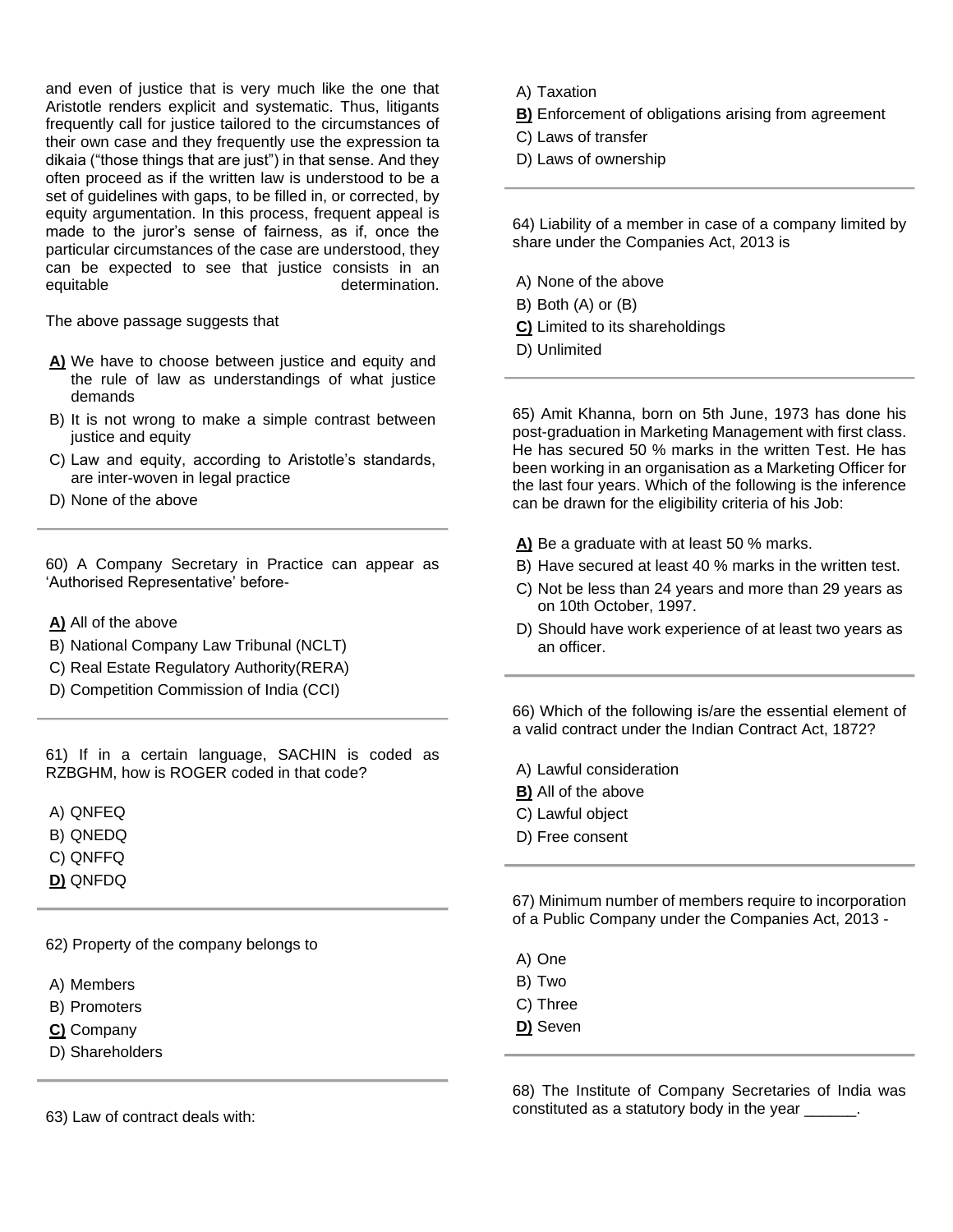- A) 1975
- B) 1979
- C) 1982
- **D)** 1980

69) Constitution (Application to Jammu & Kashmir) Order, 2019 {Abrogation of Article 370(1) & Article 35A of Constitution of India} issued by the

- A) Supreme Court of India
- **B)** President of India
- C) Governor of the State
- D) Prime Minister

70) What is the 'Vision' of the Institute of Company Secretaries of India?

- A) to be a global leader in Governance
- **B)** to be a global leader in promoting Good Corporate **Governance**
- C) to promote good Corporate Governance
- D) to develop high calibre professionals facilitating good Corporate Governance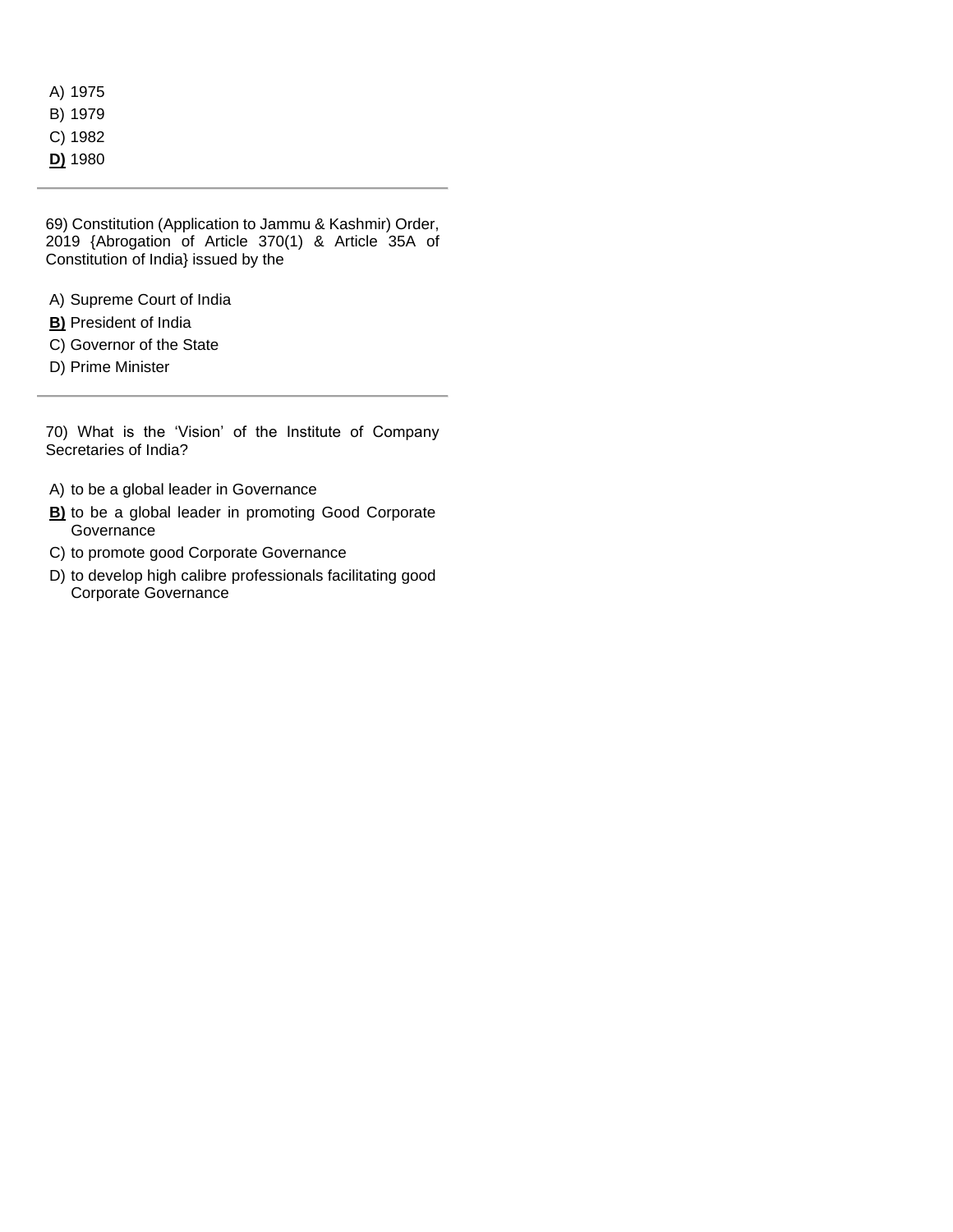No. of Questions: 35 Duration in Minutes: 120

71) \_\_\_\_\_\_\_\_\_\_\_\_\_\_\_\_\_\_\_\_ is an online procurement platform for government ministries and departments, and the most widely used channel for public procurement in India.

- A) Government e Manufacturing Plan
- B) Government e Model place
- **C)** Government e Marketplace
- D) Government e Manufacturing place

72) The Law of Demand governs the relationship between the \_\_\_\_\_\_\_\_\_\_\_\_\_\_\_ and the \_\_\_\_\_\_\_\_\_\_\_\_\_\_\_\_.

- A) Desire and Price.
- B) Desire and Ability.
- C) Quantity demanded and Desire.
- **D)** Quantity demanded and Price.

73) The organised component of money market in India consists of the following:

- A) Reserve Bank of India and Commercial Banks
- B) Commercial Banks and Cooperative Banks
- **C)** Reserve Bank of India, Commercial Banks and Cooperative Banks
- D) Only Reserve Bank of India

74) Ease of Doing Business Report is prepared by which of the following organisation?

- A) United Nations Organisation (UNO)
- B) South Asian Association for Regional Cooperation (SAARC)
- **C)** World Bank
- D) Association of South East Asian Nations (ASEAN)

75) Loans received from foreign governments are covered under\_\_\_\_\_\_\_\_\_\_\_\_\_.

**A)** Capital Budget

- B) Revenue Budget
- C) Income from Exports
- D) Donations

76) \_\_\_\_\_\_\_\_\_\_\_\_\_ is a long-term security yielding a fixed rate of interest, issued by a company and secured against assets.

**A)** Debenture

- B) Preference share
- C) Equity share
- D) Treasury Bills

77) At\_\_\_\_\_\_\_\_\_\_\_ the quantity of goods supplied is equal to the quantity of goods

- A) Economy price
- B) Government price
- **C)** Equilibrium price
- D) Premium price

78) \_\_\_\_\_\_\_\_\_\_\_ are receipts of the government which create liabilities or reduce financial assets, e.g., market borrowing, recovery of loan, etc.

- A) Revenue Receipts
- **B)** Capital Receipts
- C) Donations to Government
- D) Revenue from Exports

79) In original, business is a system by which it produces goods and services for the satisfaction of wants, by using several inputs, such as, raw material, capital, labour etc.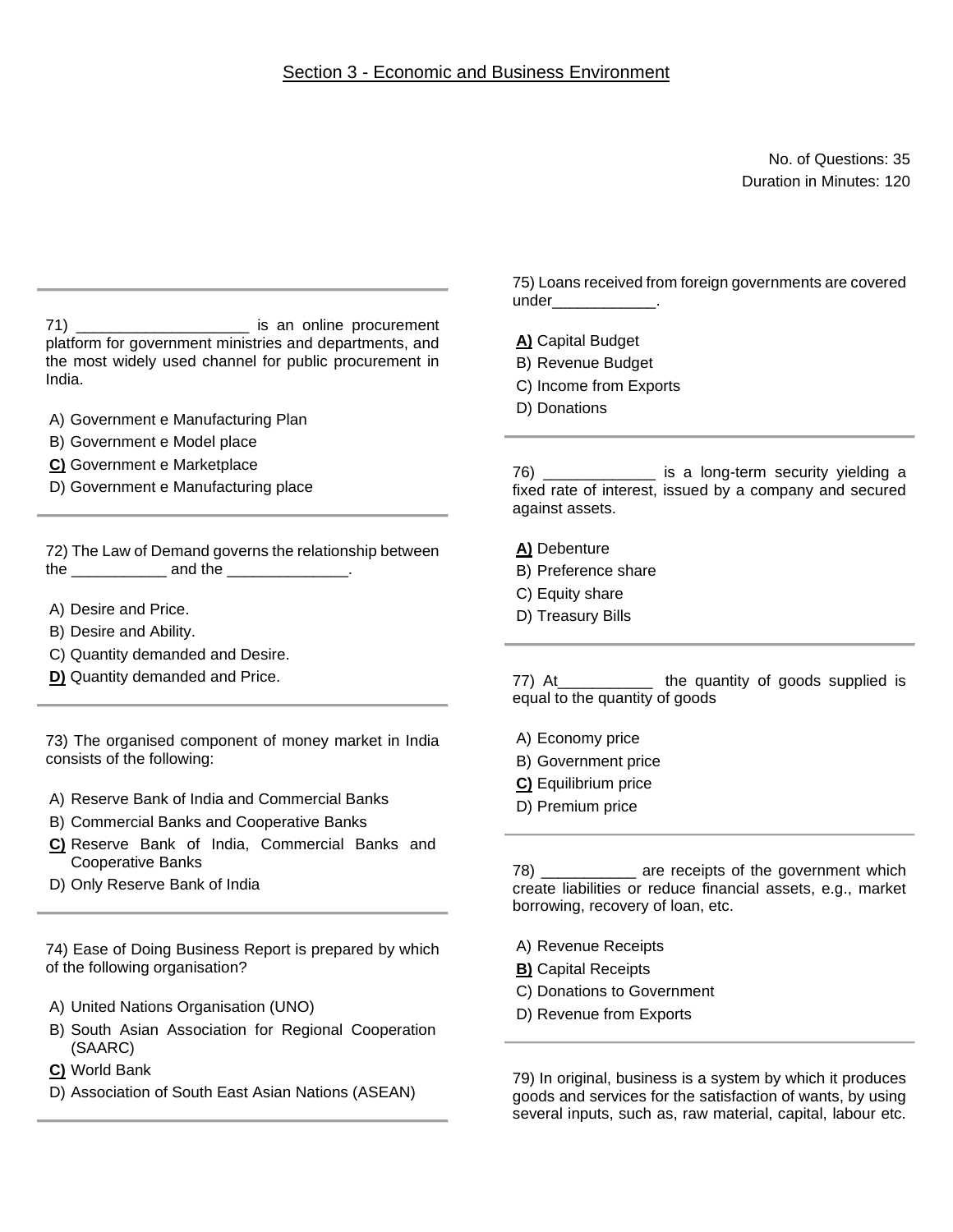from the environment. This statement refers to which of the following nature of business environment?

- A) Social Responsibility Approach
- B) Instructive Approach
- **C)** System Approach
- D) Creative Approach

80) \_\_\_\_\_\_\_\_\_\_\_\_\_\_ is Gross Domestic Product (GDP) plus net factor income from abroad

- A) Net Domestic Product
- **B)** Gross National Product
- C) Net National Product
- D) Gross Domestic Product

81) The formula to calculate Net Domestic Product is:

- A) Gross National Product / Depreciation
- **B)** Gross Domestic Product Depreciation
- C) Gross Domestic Product + Depreciation
- D) Government Expenditure + Depreciation

82) \_\_\_\_\_\_\_\_\_\_\_\_\_ is aimed at promoting entrepreneurship and job creation at the grassroots level, especially keeping in mind the Scheduled Casts, Scheduled Tribes and women.

- A) The Make in India initiative
- B) The Innovative India imitative
- C) The Start Up India initiative
- **D)** The Stand Up India initiative

83) When fiscal deficit is financed by borrowing from **12.**, it is called deficit financing or money creation.

**A)** Reserve Bank of India

- B) Regional Rural Banks
- C) Public Sector Banks
- D) Private Sector Banks

84) Stand-Up India scheme for financing SC / ST and / or Women Entrepreneurs is facilitated through\_\_\_\_\_\_\_\_\_\_\_\_.

A) Industrial Finance Corporate of India

- B) Rural Banks
- **C)** Small Industries Development Bank of India
- D) Reserve Bank of India

85) \_\_\_\_\_\_\_\_\_\_\_\_ is the difference between the total addressable demands for external credit compared to the overall supply of finance from the formal sources.

- A) Finance gap
- B) Liabilities gap
- **C)** Credit gap
- D) Assets gap

86) The elements like growth, employment, inflation and interest rates would be covered under which macroenvironment factor?

- **A)** Economic
- B) Social
- C) Technological
- D) Political

87) The\_\_\_\_\_\_\_\_\_\_\_\_\_ is the gross fiscal deficit less net lending of the Central government.

- A) Capital Account Deficit
- B) Current Account Deficit
- C) Gross Fiscal Deficit
- **D)** Net Fiscal Deficit
- 88) MUDRA under Pradhan Mantri Mudra Yojana stands for:
- **A)** Micro Units Development & Refinance Agency Ltd.
- B) Macro Units Development& Restructuring Associate Ltd.
- C) Micro Units Development & Restructuring Agency Ltd.
- D) Macro Units Development & Refinance Associate Ltd.

89) The long form of the scheme, 'ASPIRE' is: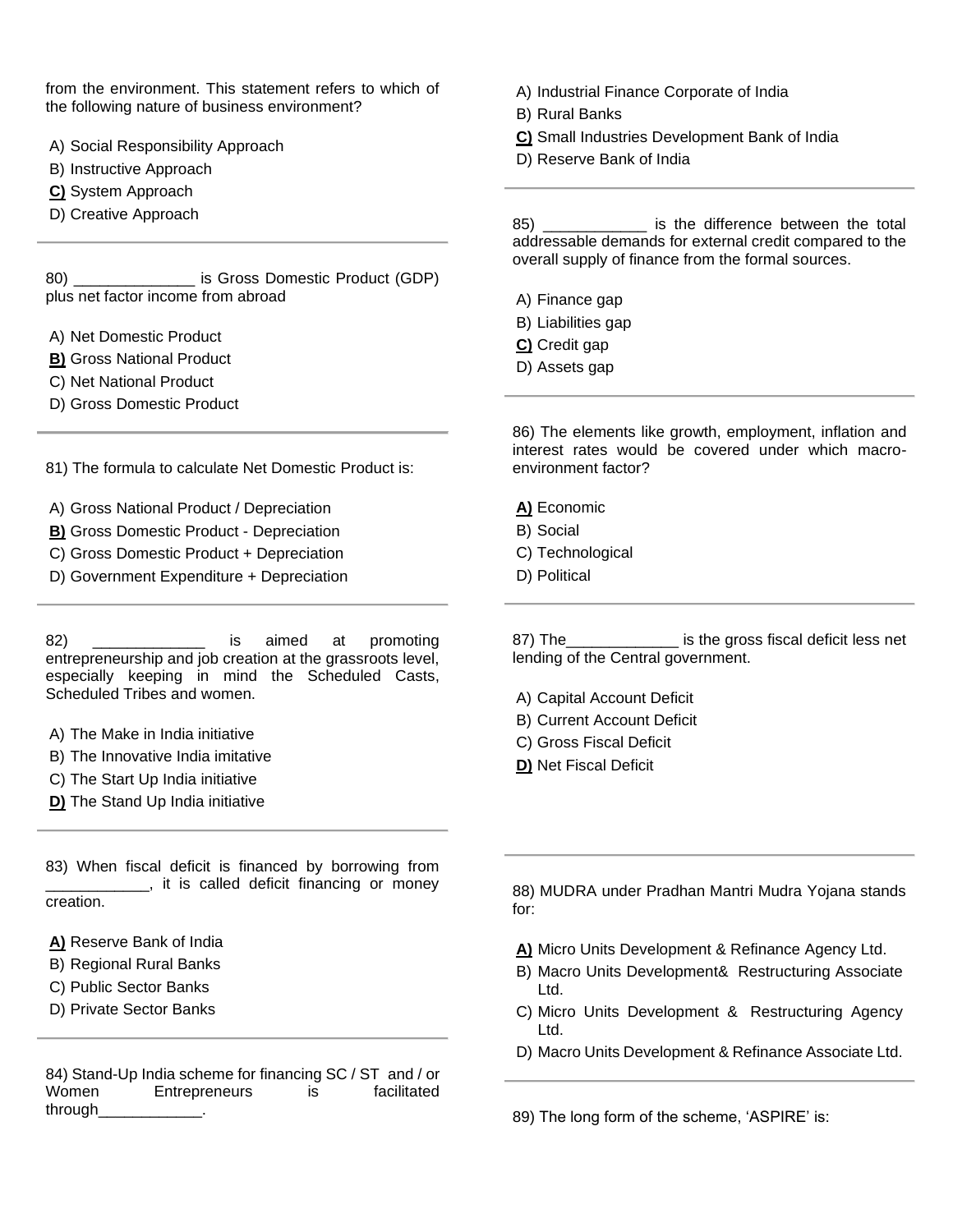- A) A Scheme for Promoting Innovation & Regional **Excellence**
- B) A Scheme for Promoting Invention & Rural Education
- C) A Scheme for Prospering Innovation & Regional Entrepreneurship
- **D)** A Scheme for Promoting Innovation & Rural Entrepreneurship

90) In the Union Budget presented on July 5, 2019, for ease of access to credit for \_\_\_\_\_\_\_\_\_, the Government has introduced providing of loans upto Rs. 1 crore within 59 minutes.

- A) Multinational Corporation
- B) Large Business Enterprises
- **C)** Micro, Small and Medium Enterprises
- D) Public Sector Undertakings

91) In order to broaden the frontiers of Entrepreneurship Research, EDII has established \_\_\_\_\_\_\_\_\_\_\_\_ to investigate into a range of issues surrounding small and medium enterprise sector.

- A) Centre for Research in Entrepreneurship Excellence and Development (CREED)
- **B)** Centre for Research in Entrepreneurship Education and Development (CREED)
- C) Centre for Revolution in Entrepreneurship Emergence and Development (CREED)
- D) Centre for Resurgence in Entrepreneurship Excellence and Development (CREED)

92) Demographics like population growth, age distribution, and attitudes toward safety and health consciousness are covered under which macroenvironment factor?

- A) Technological
- **B)** Social
- C) Political
- D) Economic

93) Under Non-Banking Finance Company a / an \_\_\_\_\_\_\_\_\_\_\_\_\_\_ means any company which is a financial institution carrying on as its principal business the acquisition of securities

**A)** Investment Company

- B) Asset Finance Company
- C) Infrastructure Finance Company
- D) Loan Company

94) Plans and Policies of the organisation would be covered under which form of environment?

- A) Social Environment
- B) Political Environment
- C) External Environment
- **D)** Internal Environment

95) CSO stands for \_\_\_\_\_\_\_\_\_\_\_\_\_\_.

- A) Central Sample Organisation
- B) Central Sample Office
- C) Central Statistical Organisation
- **D)** Central Statistics Office

96) Credit Guarantee Scheme is covered under which factor of Enabling Environment for MSME in India?

- A) Infrastructure Support
- **B)** Direct Government Support
- C) Legal & Regulatory Framework
- D) Indirect Government Support

97) Under the \_\_\_\_\_\_\_\_\_\_\_\_\_, irrespective of any rise or fall in price of a commodity, the quantity demanded remains the same.

- A) Relatively Elastic Demand
- B) Unitary Elastic Demand
- **C)** Perfectly Inelastic Demand
- D) Perfectly Elastic Demand

98) The Department for Promotion of Industry and Internal Trade was established in 1995 and has been reconstituted in the year 2000 with the merger of the

- **A)** Department of Industrial Development
- B) Division of Industrial Design

\_\_\_\_\_\_\_\_\_\_\_\_\_\_\_\_\_\_\_\_\_\_\_\_\_.

- C) Department of Industry Data
- D) Division of Industrial Development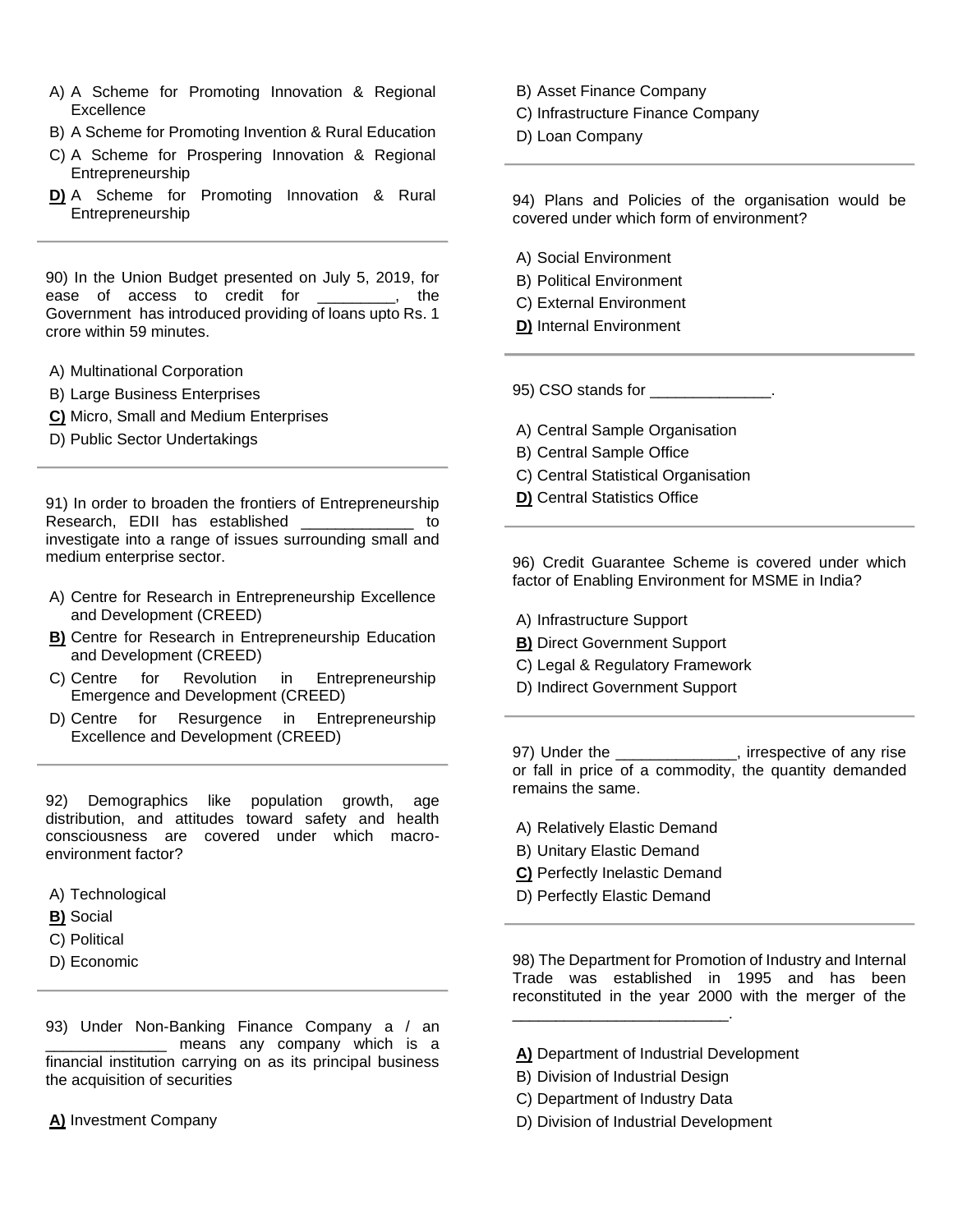99) When the change in supply is relatively less when compared to the change in price, we say that the commodity has a

A) Relatively Greater-Elastic Supply

- **B)** Relatively Less-Elastic Supply
- C) Perfectly Inelastic Supply
- D) Perfectly Elastic Supply

100) EDII stands for

A) Entrepreneurs Development India Institute

B) Entrepreneurship Design Institute of India

- **C)** Entrepreneurship Development Institute of India
- D) Entrepreneurship Development India Institution

101) The 'Make in India' initiative was launched  $in$ 

A) Sep-19

- B) Sep-16
- C) Sep-18
- **D)** Sep-14

102) \_\_\_\_\_\_\_\_\_\_\_\_ is the total monetary or market value of all the finished goods and services produced within a country's borders in a specific time period.

**A)** Gross Domestic Product

- B) Net Domestic Product
- C) Net National Product at Factor Cost
- D) Net National Product at Market Price

103) **Example 103** is a market structure with a small number of firms, none of which can keep the others from having significant influence.

- A) Duopoly
- **B)** Oligopoly
- C) Monopoly

D) Monopolistic Competition

104) The difference between total revenue and total expenditure of the government is termed as  $\overline{\phantom{a}}$ 

- A) Gross Deficit
- B) Monetary Deficit
- **C)** Fiscal Deficit
- D) Net Deficit

105) The formula for calculating Private Final Consumption Expenditure (PFCE) is:

- A) Household Final Consumption Expenditure / Private Non-Profit Institutions Serving Households Final Consumption Expenditure
- B) Household Final Consumption Expenditure X Private Non-Profit Institutions Serving Households Final Consumption Expenditure
- **C)** Household Final Consumption Expenditure + Private Non-Profit Institutions Serving Households Final Consumption Expenditure
- D) Household Final Consumption Expenditure Private Non-Profit Institutions Serving Households Final Consumption Expenditure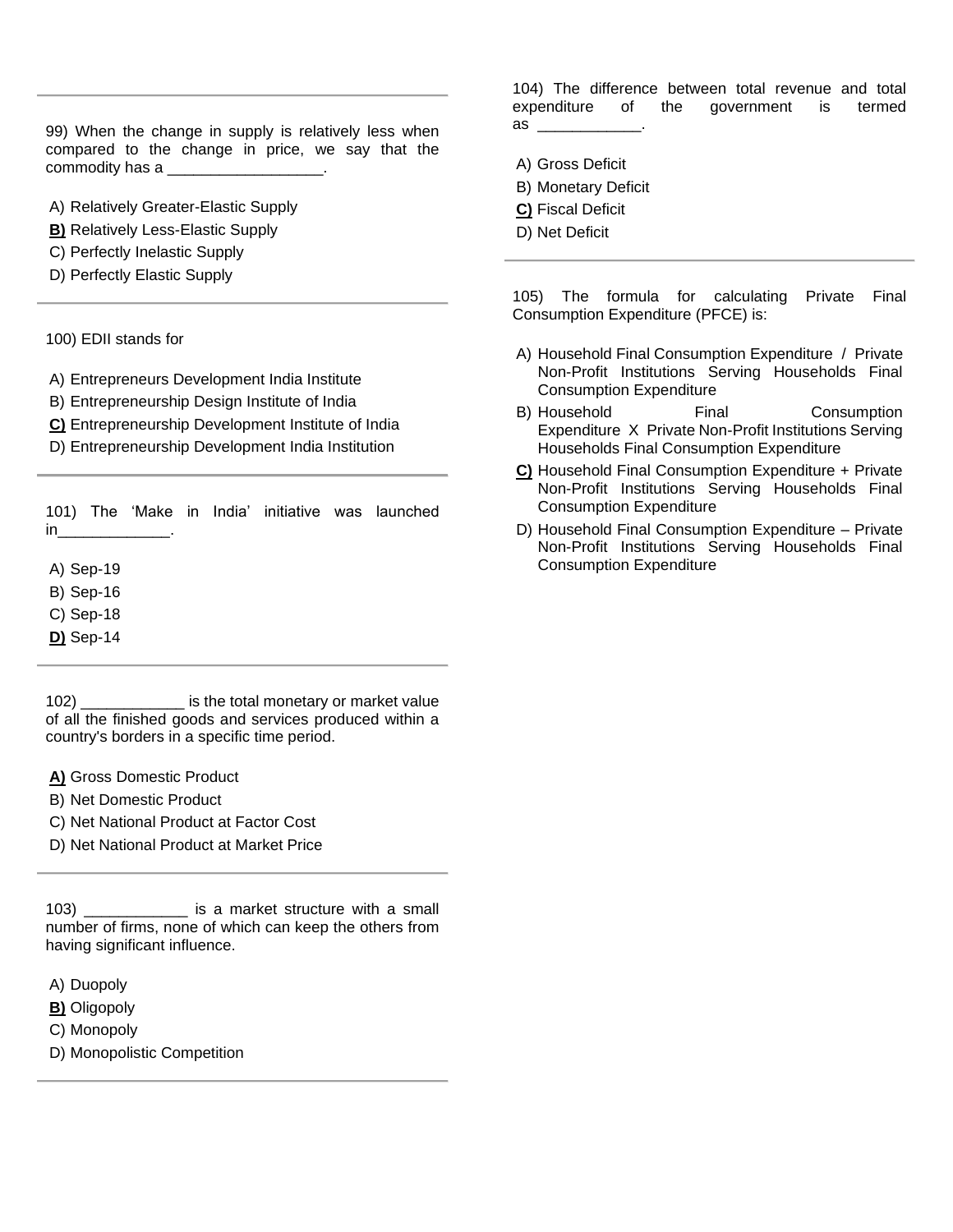## Section 4 - Current Affairs

No. of Questions: 15 Duration in Minutes: 120

106) Which city has been adjudged as the cleanest for the 4th time in the latest cleanliness survey of the union government?

**A)** Indore

B) Rajkot

C) Bhopal

D) Surat

107) Name the food delivery business company which is acquired by Zomato for \$206 million recently.

A) Holachef

**B)** Uber Eats

C) Freshmenu

D) Foodpanda

108) Government made RFID Tag compulsory for all four wheelers in India. RFID stands for ………

A) Resource Frequency Identification

B) Reverse fee Identity

C) Research Forum Identification

**D)** Radio Frequency Identification

109) Who appointed as India's first Chief of Defence Staff?

**A)** Bipin Rawat

B) Deepak Kapoor

C) Bikram Singh

D) VK Singh

110) Who is the current Speaker of 17th Lok Sabha?

B) M. Venkaiah Naidu

C) Sumitra Mahajan

D) Meira Kumar

111) The Ministry of Corporate Affairs (MCA) has introduced a scheme namely "LLP Settlement Scheme, 2020" for LLPs by allowing a one-time condonation of delay in filing forms with the Registrar of Office (ROC). The LLP denotes?

A) Limited Liability Property

B) Listed Liability Partnership

**C)** Limited Liability Partnership

D) Large Limited Partnership

112) Who presented the 90th Union Budget for 2020-2021 in India?

A) Amit Shah

B) Anurag Singh Thakur

**C)** Nirmala Sitharaman

D) Smriti Irani

113) RBI has restricted the withdrawal limit in Yes Bank during the moratorium period to Rs. \_\_\_\_\_\_ per account

A) ₹ 35,000 B) ₹ 75,000 C) ₹ 60,000 **D)** ₹ 50,000

114) Name the country which is going to host the new edition of AIBA (International Boxing Association) world cup 2020?

A) Cuba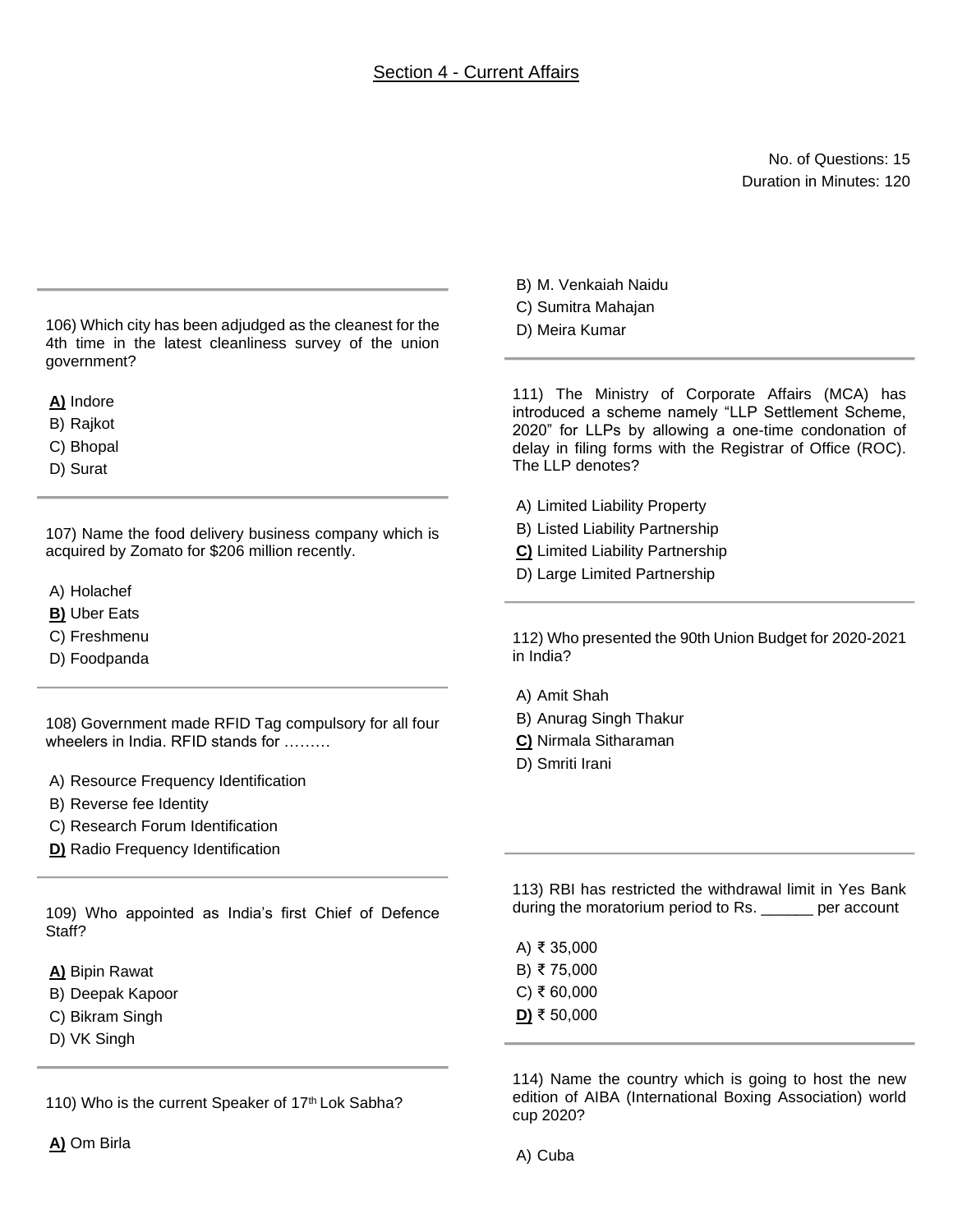**B)** Russia

- C) China
- D) Indonesia

115) In light of the decision taken by the Union Government on removal of Article 370 of Indian Constitution, which of the following is correct?

- A) Jammu & Kashmir is Union Territory and Ladakh is a State
- B) Jammu & Kashmir and Ladakh are two separate **States**
- C) Jammu & Kashmir is State and Ladakh is Union **Territory**
- **D)** Jammu & Kashmir and Ladakh are two separate Union Territories

116) In which Indian City, the India Post launched India's 1<sup>st</sup> digital parcel locker service.

### **A)** Kolkata

- B) Chennai
- C) New Delhi
- D) Ranchi

117) Supreme Court has lifted ban on trading in cryptocurrency by cancelling the circular of Reserve Bank of India's(RBI) issued in 2018. The Cryptocurrency runs on which Technology?

- A) Cloud Compute
- B) Cyber Tech
- **C)** Blockchain
- D) Artificial Intelligence

118) Name the person who heads the Committee which recommended the concession of commercial operation of train services like Rajdhani/Shatabdi to private parties.

- A) Abhijit Banerjee
- **B)** Bibek Debroy
- C) Kaushik Basu
- D) Gita Gopinath

119) Name the person who has been appointed as  $1<sup>st</sup>$ ever ambassador of IDFC First bank.

- A) Ranveer Singh
- B) Salman Khan
- C) Akshay Kumar
- **D)** Amitabh Bachchan

120) The government has renamed Pravasi Bharatiya Kendra in a solemn tribute to which Minister

- A) Arun Jaitley
- B) Manohar Parrikar
- C) Atal Bihari Vajpayee
- **D)** Sushma Swaraj